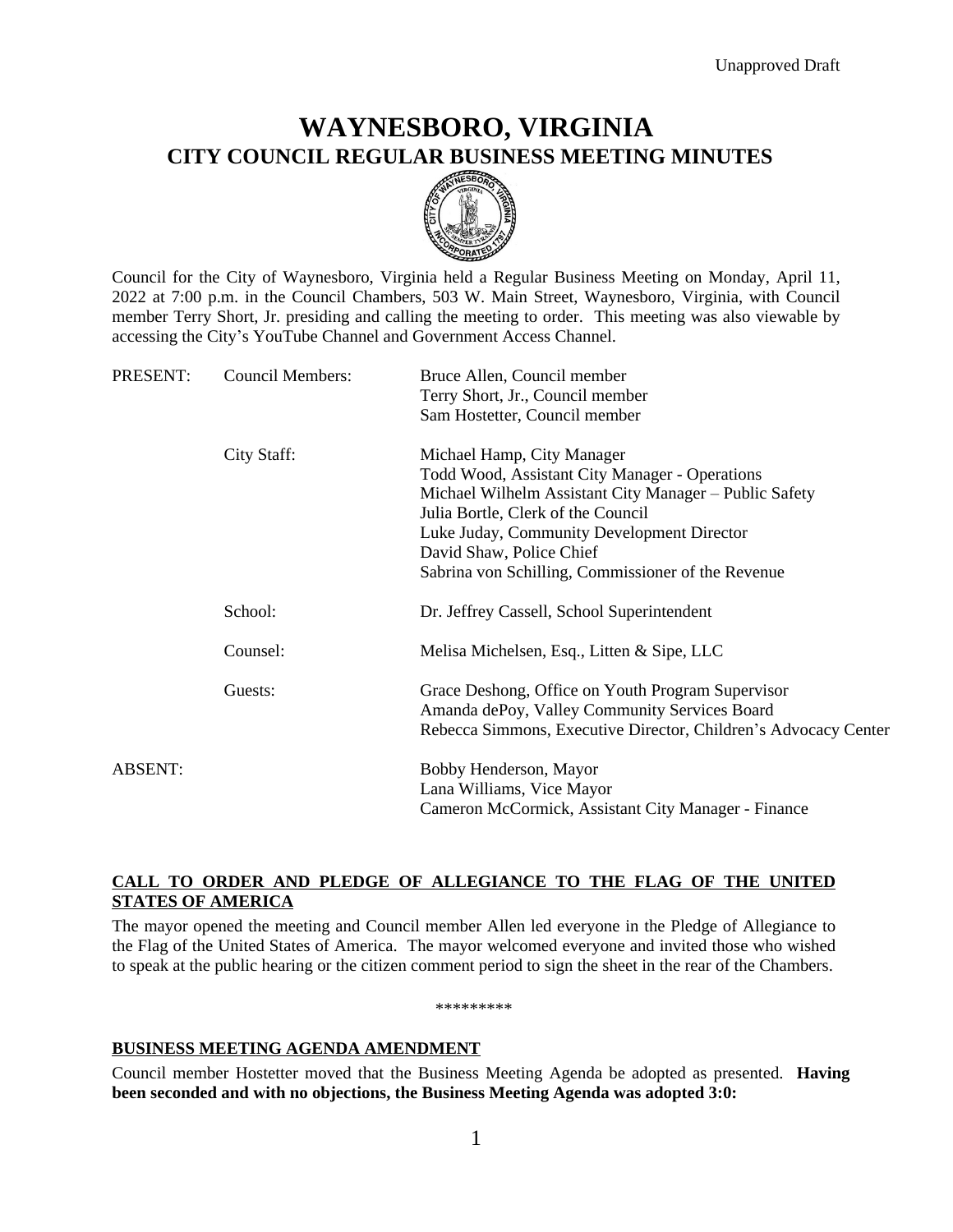| <b>Mayor Henderson</b>     | Absent | <b>Council member Allen</b>     | Ave |
|----------------------------|--------|---------------------------------|-----|
| <b>Vice Mayor Williams</b> | Absent | <b>Council member Short</b>     | Ave |
|                            |        | <b>Council member Hostetter</b> | Ave |

\*\*\*\*\*\*\*\*\*\*

# **MATTERS FROM COUNCIL MEMBERS**

Council member Hostetter provided the COVID-19 update, stating that Waynesboro remains in the "green" category for the CDC. He advised everyone that surrounding communities are still showing a higher infection rate and that everyone should remain diligent.

\*\*\*\*\*\*\*\*\*\*

# **CONSENT AGENDA**

Council member Allen moved to adopt the Consent Agenda as presented. **Having been seconded and with no objections, the Consent Agenda was adopted 3:0:**

| <b>Mayor Henderson</b>     | Absent | <b>Council member Allen</b>     | Ave |
|----------------------------|--------|---------------------------------|-----|
| <b>Vice Mayor Williams</b> | Absent | <b>Council member Short</b>     | Ave |
|                            |        | <b>Council member Hostetter</b> | Aye |

a. Consider adopting the minutes from the March 22, 2022 City Manager's Budget Presentation, the March 28, 2022 Work Session and the March 28, 2022 Regular Business Meeting.

Second consideration/adoption of the following appropriation ordinances:

- b. \$21,543 of restricted fund balance from the Four for Life funds to the General Fund for distribution to the Waynesboro First Aid Crew. *(2022-19)*
- c. \$10,098 of restricted fund balance from the Sheriff's restricted fund balance account and additional funds from the Compensation Board to the General Fund. *(2022-20)*

\*\*\*\*\*\*\*\*\*\*

# **PROCLAMATION - APRIL 2022 AS CHILD ABUSE PREVENTION MONTH** *(P22-07)*

City Council proclaimed April, 2022 as Child Abuse Prevent Month in the City of Waynesboro, with the City Manager reading the proclamation. Ms. Grace Deshong, Office on Youth Program Supervisor, Ms. Rebecca Simmons, Executive Director of the Children's Advocacy Center, and Ms. Amanda DePoy from Valley Community Services Board, accepted the proclamation and provided Council and citizens with statistics, local activities and local pinwheel gardens that will be set up as reminders of this acknowledgement.

#### \*\*\*\*\*\*\*\*\*\*

# **PRESENTATION - SCHOOL BOARD'S RECOMMENDED FISCAL YEAR 2023 BUDGET**

The School Superintendent presented the School Board's recommended fiscal year 2023 budget presentation (attachment 47-34). Because the state had not yet adopted a budget, the information presented is the same information provided to the School Board at their February, 2022 meeting. This is a balanced budget with large increases in federal, state, and local funding, that includes salary increases, increased programs, and installation of new facility upgrades.

#### \*\*\*\*\*\*\*\*\*\*

# **PUBLIC HEARING - BUDGET ORDINANCES AMENDING THE FISCAL YEAR 2022 BUDGET IN THE AMOUNT OF \$2,187,049**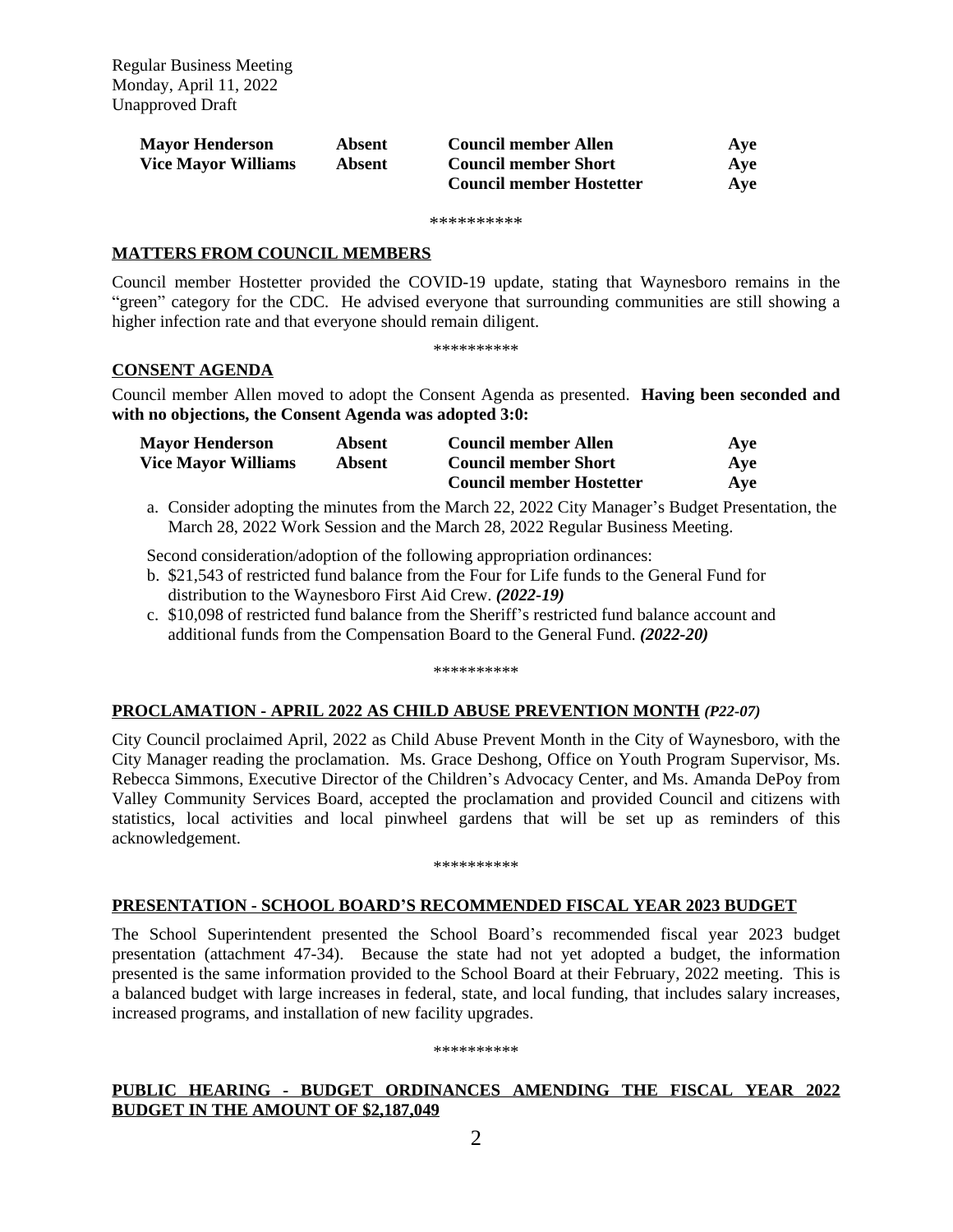Regular Business Meeting Monday, April 11, 2022 Unapproved Draft

The public hearing was required as the proposed appropriation ordinances amended the current budget by more than 1%.

The public hearing was opened at 7:39 p.m. With no one signed up to speak, the public hearing was closed.

# **ORDINANCE APPROPRIATING \$673,905 OF SCHOOL BOARD FUND BALANCE TO THE SCHOOL OPERATING FUND**

Council member Hostetter moved to introduce an ordinance introducing an ordinance **APPROPRIATING \$673,905 OF SCHOOL BOARD FUND BALANCE TO THE SCHOOL OPERATING FUND**. Having been properly introduced, this ordinance will be considered for adoption at the April 28, 2022 regular business meeting.

# **ORDINANCE APPROPRIATING \$1,513,144 IN VARIOUS GRANTS TO THE SCHOOL OPERATING FUND**. *(2022-18)*

Council member Allen moved to introduce and adopt an ordinance **APPROPRIATING \$1,513,144 IN VARIOUS GRANTS TO THE SCHOOL OPERATING FUND.** Having been seconded and with no objections, the ordinance was adopted 3:0:

| <b>Mayor Henderson</b>     | Absent | <b>Council member Allen</b>     | Ave |
|----------------------------|--------|---------------------------------|-----|
| <b>Vice Mayor Williams</b> | Absent | <b>Council member Short</b>     | Ave |
|                            |        | <b>Council member Hostetter</b> | Ave |

\*\*\*\*\*\*\*\*\*

### **LIBRARY BOARD OF TRUSTEES APPOINTMENT**

Council member Allen moved to appoint Ms. Emily Bardeen to the Library Board of Trustees for an unexpired four-year term ending August 31, 2025. Having been seconded and with no objections, the appointment was adopted 3:0:

| <b>Mayor Henderson</b>     | Absent | <b>Council member Allen</b>     | Ave |
|----------------------------|--------|---------------------------------|-----|
| <b>Vice Mayor Williams</b> | Absent | <b>Council member Short</b>     | Ave |
|                            |        | <b>Council member Hostetter</b> | Ave |

#### \*\*\*\*\*\*\*\*\*\*

### **COMMUNICATION, CORRESPONDENCE, CALENDAR**

*Ms. Evelyn Cotton, Waynesboro*: Asked what was being done to secure or demolish the dilapidated house on North Delphine Avenue.

Council member Short asked that the City Manager address that concern, and he announced that the city is in the process of engaging a contractor to abate the asbestos before the process beings to eliminate the hazard.

\*\*\*\*\*\*\*\*\*\*

# **CLOSED MEETING**

Council member Hostetter moved that Council go into Closed Meeting to discuss:

Consultation with legal counsel regarding specific legal matters requiring the provision of legal advice by our attorney, as authorized by section  $2.2-3711(A)(8)$  and  $2.2-3711(A)(29)$  of the Virginia Code to